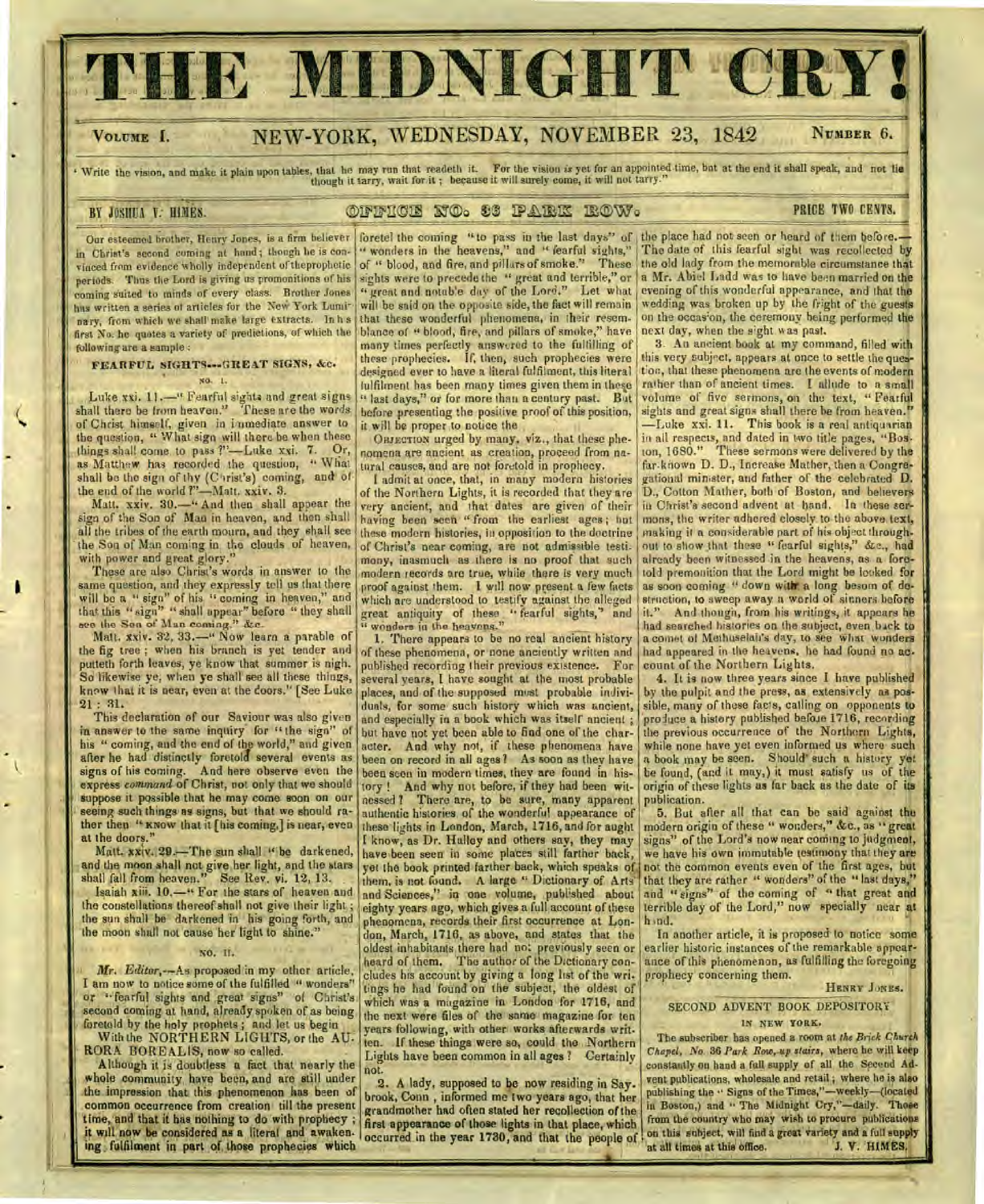# **THE MIDNIGHT CRY.**

#### **WEDNESDAY, NOVEMBER 23, 1842.**

### **TIMELY HINTS.**

**10 The DAY OF THE LORD will come as a thief in the night, in the which the heavens shall pass away with a great noise, and the elements shall melt with fervent heat, the earth also and the works that are therein shall be burned up.** 

**11** *Seeing* **then** *that* all **these things shall\_be dissolved, what manner** *of prrsons* **ought we to be in** *all* **holy conversation and guiltiness,** 

**12 Looking for and basting unto the coining of the day, of Oust, wherein the heavens being on fire shall be dis**solved and the elements shal men with fervent heat ?

**13 Nevertheless, we, according to his promise, look** for **new heavens and a new earth, wherein dwelleth righteousness.** 

14 *W* **herefore, beloved, seeing that ye look for such things, be DILIGENT that ye may be FOUND of HIM in peace, without spot, and blameless. 2 Peter in.** 

#### **Evening Lectures.**

**Brother Litch lectures every evening at 7 o'clock, at the corner of tsatharise and Madison streets. THIS**  (Wednesday) LVENING he will speak on the return of **the Jews. '1 u•morrow evening, he will ,lecture on Daniel 11 & 12, and s,,eak particularly of the prophecies relating to NAPOLEON BONAPARTE.** 

#### **CHRIST'S AGE.**

**If we ask one hundred tl.eologians how old Christ was at his crucifixion, perhaps ninety-nine of them would say they had not examined the question critically, but they supposed he was about thirty-three. Let such persons open. their Poly glutt Bibles, and they will find, against**  Matt. 2 : 1, a marginal note showing that Jesus was **born four years belore the account called Anno Domini. Then let them turn to Matt. 28, and they will find his crucifixion was Anno Domini 33. 1 his makes his** age 37. **then refer to mark 1 : 1, which begins with his ministry, and you will find in the ,margin, A. 1). '26, and his crucifixion again marked at A. D. 33, which leaves seven years for his ministry. 1 lie** *same* **fact will appear**  from the **dates opposite Luke 3 and 24. If you** question the accuracy ot your Volyglott **Bible, refer to your family bible at home, and you w al find the same dates. In the**  *Oanie* **way, you** *may* **push your** enquiries, (as we **have lately dune,) through all the editions or the American Dible,Society, anti** *the* Methodist **Book Room, and the Oxford and Edinburgh editions, and you will still find the came result.** 

**Do you begin to inquire why the Bibles are so printed, when** nobody **believes the fact 1 We answer, they are probably so printed because it is the truth, as the following facts clearly show :** 

**1. Everybody now admits that our common era begins four years alter the birth of Christ, as Ferguson, the astronomer, clearly proves. 'I he era was settled by Diouysiu s Exiguus, a Roman abbot, in the year 527. Josephus records an eclipse of the moon during the last**  illness of Herod, who sought the young child's life. **'1 his eclipse was more than 3 years and 8 months before the common era of Christ's birth, at three o'clock in the Morning at Jorusalem. Of course Christ must have**  been *at least* four years old when our Anno Domini com**mences.** 

**2. As Christ was crucified on Friday, at the time of the full moon, next after the vernal equinox, (for the Jews always ate their passover at that time,) it is easy to fix the precise year, because no two years corresponding exactly with the facts could ever be very near each other. Now Ferguson shows that** this must have **been the 23d year of the reign of Tiberius Cesar, and more than 36 years from the eclipse of the moon before referred to.** 

**3. The truth thus astronomically demonstrated, enables us to account for a statement made by Phlegon, a heathen writer, who says there was in that year the most remarkable eclipse of the sun that ever was seen. But there could be no natural eclipse of the sun at Jerusalem**  that year. The statement, doubtless, originated from the supernatural darkness at the crucifixion.

**4. According to Luke, Herod was in Jerusalem at the**  30 years of age," as Luke declares ; and if it end**time of our Savior's crucifixion, at w hich time Pilate and IIered made friends. Josephus informs us that Herod was on his march with his army against Aretas,** his father-in-law. Being stopped by the people he returned **to Jerusalem, in** order **to offer sacrifices, it** *being the time of the passo-ver.* **While he was there, on the fourth day, the** news **came that Tiberius Cesar was dead. Having been encouraged by him to carry on the war, and not knowing whether the next emperor would sanction it, he returned home with his army. This was the 23d year of**  *the* **reign of Tiberius Cesar. We have no account in history of Herod being in Jerusalem with his army at any other** time ; and this **being the time of the passover, the evidence is indubitable that this was the time of the crucifixion, which would make Christ 37.** 

**The next question is, was cur Lord's ministry seven years, as the Bible Society's Bibles represent it 1 We say yes, because John's ministry begun in the 15th year of the 'reign of Tiberius Cesar, when he must have been at least thirty. Christ's ministry commenced when he**  *" began to be about thirty years of age,"* **and lie was not quite six months younger than John. Of course his**  ministry must have also begun during the 15th year of **Tiberius.** 

**From these facts we learn that** Christ was crucified A, D. **33** of the cornman era. and A. **D. 37 of the** true era. It follows that, next year, which has been astronomically proved to be 1810 years from **Christ's death, will be 1847 from his birth, as stated** in the• dialogue on the end of the world in last Saturday's paper,

It is remarkable that the dates which astronomy and history have so clearly established, harmonise precisely with the prophecies. In Daniel 9 : 25, there is a prophecy which must convince any candid  $J_{EW}$ **that Jesus was the true Messiah, if it** were allowed to have full **weight on his mind. Yet, strange as it**  may seem, some modern Christians, who are **expecting the conversion of the Jews as a nation, are trying hard to** destroy the force of that argument. , The **prediction reads thus :** 

**Dan. ix 24. SEVENTY WEEKS are determined upon thy people, and npon thy holy city, to finish the transgiession, and to make** an enu **of sin, and to make**  reconciliation fur iniquity, **and to bring in everlasting righteousness, and to** seal **up the vision and the prophecy, and anoint the Most holy. Ver. 25. Know** therefore and understand, that **from the** *going forth of the commandment to restore and build Jerusalem* **unto the MESslAli, THE PRINCE, shall be seven weeks and threescore and two weeks ; the street shall he built again, had the wall even in troublous times. Ver. 26.**  And alter threescore and two **weeks** shad Messiah **be cut oti; but not for himself ; and trie people of the prince that shall come shall** destroy **the city and** sanctuary, and **the end thereof shall be with a flood, and unto the end of the war desolations are determined. Ver. 27. And**  he shall confirm the covenant with many for one week, and in the midst<sup>\*</sup> of the week he shall cause the sacrinceaud the oblation to cease, &c.

**This commandment is** clearly proved by Ferguson and others, to have been the one recorded, Ezra 7 : 11-26, which was given 457 years before the common era of Christ's birth, or 453 years before the true era.<sup>†</sup> From that time, the street and the wall were built in troublous times during the 49 years **["7**  weeks''] of the administration of Ezra and Nehemiah. From the end of that period, 434 years, [" 62 weeks"] bring us to the time when Christ, at the age **of 30, on the** banks of Jordan, received the Holy Ghost, and was thus first made manifest as the Messiah. From that time to his crucifixion was 7 years, [one week] if his ministry commenced when he **"BEGAN to be about** 

| " It is mid by Hebrew scholars, this should be rendered last half,<br>instead of midst.                              |                   | petitions for relief; or forerunner of war. 2 Kings<br>iv. 40. Ps. xxx. 2-8. Rev. xiv. 18.                                                                            |
|----------------------------------------------------------------------------------------------------------------------|-------------------|-----------------------------------------------------------------------------------------------------------------------------------------------------------------------|
| + If we sall the decree<br>and add for Christ's life                                                                 | 457 years B. C.   | DARKNESS. Ignorance, unbelief, and every evil work,<br>confusion and horror. Prov. iv. 19. Isa. 1x. 2.                                                                |
| the total is<br>If we reckon the decree from the true era, and call it 453 years B. C.<br>and add Christ's true age. | $490 = 70$ weeks  | Eph. v. 11.<br>DAY, is one year-revolution of the earth in its orbit.<br>Num. xiv. 34. Eze. iv. 5. 6. Dan. ix. 24.<br>DAY OF THE LORD. Judgment day, or 1000 years. I |
| the total will be                                                                                                    | $490 = 70$ weeks. | Thes. v. 2. 2 Peter iii. 8-10. Rev. xx. 4-7.                                                                                                                          |

ed when he was 37, as the revolutions of the heavens demonstrate. Thus this wonderful series of **events**  occurred so as to prove the astonishing accuracy of the prophecy and confound the **infidel. In another paper, we shall give our reasons from the** 8th and 9tli **chapters** of Daniel, for believing that the world shall be burned up at the end of **1810** years from Christ's **crucifixion.** 

## **MR. MILLER** *AND* **THE PHRENOLOGIST.**

**The following authentic anecdote will be interesting to those who think Mr. Miller is a fanatic. We relate it, because sonic are deterred from examining our views of prophecy, because religious papers call them " fanatical."** 

**A. man who had proclaimed his belief in Christ's coming till he** was called a " Millerite," once took Mr. Miller to a **phrenologist in Boston, with whom he was himself acquainted, but who had no suspicion whose bead he was examining. He commenced by saying the person under**  examination had a large, well-developed brain, and well**balanced head. While examining the moral and intellectual organs, he said to Mr. Miller's friend :** 

**" I tell you what it is, Mr. Miller could not easily make a convert of** *this man* **to his hair-brained theory. He has too much good sense."** 

**Thus he proceeded, making comparisons between the bead he was examining, and the head of Mr. Miller, as he fancied it would be. " Oh, how I should like to examine Mr.** Miller's **head," said lie ; " I would** give it one **squeezing."** 

**The phrenologist, knowing that the gentleman** was **a particular friend of Mr. Miller,** spared no pains **in going out of the** way to **make remarks upon him. , Putting his hand upon the organ of fanaticism, as it is sometimes called, or the organ of marvellousness, he said, " There, I'll bet you any thing that old Miller has got a bump on his head there as big as my** fist," at **the same time doubling up his fist as a sample. Others laughed at the perfection of the joke, and he heartily joined them, supposing**  they were **laughing at his dry** jokes on Mr. Miller.

**• He laughed ; 'twas well. The tale applied**  Soon made him laugh on 'tother side

**1 ,He got through, made out his chart, and politely asked Mr. Miller for his name. Mr. M. remarked, that it was of no consequence about putting his name upon the chart, hut the prhenologist insisted. Very** *well,"* **said Mr. M., " you may call it Miller, if you choose."** 

*" Miller, Miller,"* said he, " what is your first name 1"

- **" Well, they call me** *William* **Miller."**
- **" What, the gentleman who is lecturing in Boston 1"**

**" Yes, sir, the** same."

At this, **the phrenologist, filled with astonishment and**  dismay, settled back into his chair, **pale and trembling, and spake not a word while the company remained. The reader may judge of the poor fellow's feelings.** 

#### **BIBLE DICTIONARY.**

### **EXPLANATION OF PROPHETIC FIGURES.**

**CARMEL. The vineyard of God. Mich.** vii. **14. CHAIN, signifies the laws of God; or roan, in prophecy.** 

Ps. cxlix. 8. Acts xxviii. 20. Jude 6. **CHITTRM.** Those that bruise. Dan. xi. 30.

CHITTEM. Those that bruise. Dan. xi. 30.<br>City of God. New Jerusalem. Heb. iii. 22. Rev.

**iii. 12. CITY OF NATIONS. Antichrist, or Babylon. Rev. xvi. 19.** 

**xvii. 18. The streets of the great city are the ten** kings. Rev.

**xi. 8, 13.** 

CLOUD, or TO RIDE ON A CLOUD, is an emblem of power<br>and great glory. Matt. xxiv. 30. Sometimes it<br>means heavy judgments, as in Joel ii. 2. Zeph. i. 15.<br>CROWN. Dignity and honor. Prov. xvi. 13. Isa. xxviii.<br> $1-5$ . 1xii. 3<br>

petitions for relief ; or forerunner of war. 2 Kings iv. 40. Ps. xxx. 2-8. Rev. xiv. 18.<br>DARKWESS. Ignorance, unbelief, and every evil work, confusion and horror. Prov. iv. 19. Isa. Ix. 2. **Eph. v. 11.**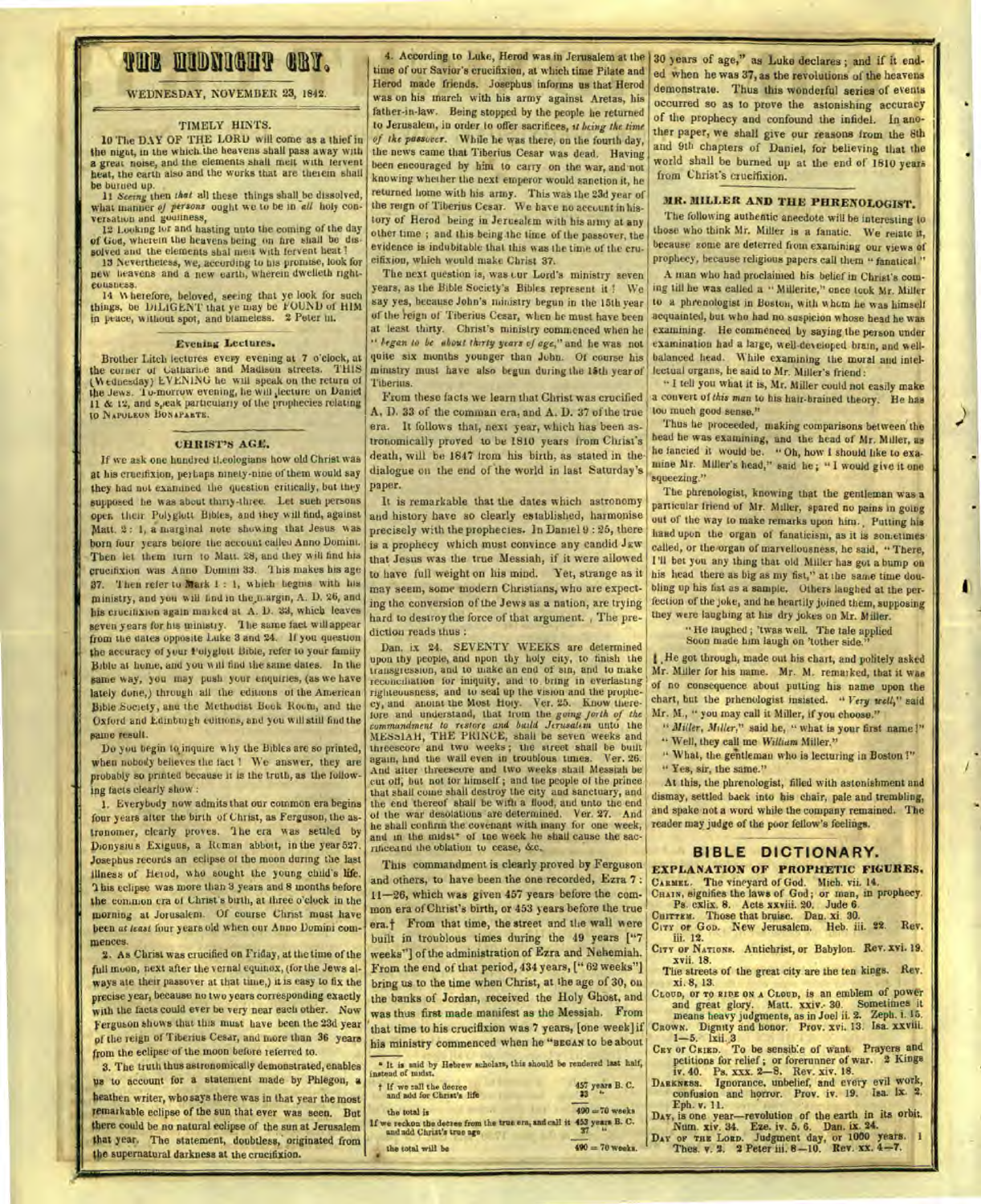# REASONS FOIL BELIEVING- THE SECOND COMING OF CBRIST **IN 1** 8 4 3.

#### FROM THE CHRONOLOGY OF PROPHECY.-CONCLUDED.

people of God among all nations " seven times." among the thorns, and bound him with fetters See Levit. xxvi. 14-46. It is evident, that and carried him to Babylon." Here then began these " seven times" were a succession of years, the " power (their king) of the holy people to for their land was to lie desolate as long as they be scattered." This year, also, the ten tribes were in their enemies' land. And the people of were carried away by Esarhaddon, king of Baby-God have been scattered, and are now a scattered and a peeled people. These "seven times" are not yet accomplished, for Daniel says, " When he shall have accomplished to scatter the power of the holy people all these things shall be finished." The resurrection and judgment will take place. Dan. xii. 6, 7 : " And one said to the man clothed in linen, which was upon the waters of the river, How long shall it be to the end of these wonders ? And I heard the man clothed in linen, which was upon the waters of the river, when he held up his right hand and his left hand unto heaven, and swore by him that liveth forever that it shall be for a time, times, and a half: and when he shall have accomplished to scatter the power of the holy people, all these things shall be finished."

What did the angel mean by time, times, and a half? I answer, he meant three years and a half prophetic, or forty-two mouths, as in Rev. xi. 2, and xiii. 5: or 1260 prophetic days, as in Rev. xi. 3, and xvi. 6 and 14. • He meant the one half of "seven times." Daniel saw the same thing as Moses ; only to Daniel the time was divided. He was informed that the little horn would "speak great words against the Most High, and shall wear out the saints of the Most they shall be given into his hand until a time, times, and the dividing of time." This makes Moses' seven times, for twice three and a half are seven, and twice 1260 are 2520 common years. But you may inquire, are not these two things the same in Daniel ? I answer, no. For their work is different, and their time of existence is at different periods. The one scatters the holy people ; the other wears out the saints. The one means the kingdoms which Daniel and John saw; the other means Papacy, which is called the little horn, which had not come up when the people of God were scattered by Babylon and the Romans. The first means literal Babylon, or the kings of the earth ; the other means mystical Babylon, or Papacy. And both together would scatter the holy people and wear out the saints " seven times," or 2520 years.

Moses tells us the cause of their being scattered. Levit. xxvi. 21. " And if ye walk contrary unto me, and will not hearken unto me." Jeremiah tells us when this time commenced,<br>Jer. xv. 4-7. "And I will cause them to be removed (scattered) into all kingdoms of the earth, because of Manasseh, son of Hezekiah, king of Judah, for that which he did in Jerusalem. For thou hast forsaken me, saith the Lord, thou art gone backward ; therefore will I stretch out my hand against thee and destroy thee. I am weary with repenting. And I will fan them with a fan in the gates of the land : I will bereave them of children; I will destroy my people, since they return not from their ways." We have the same cause assigned by Jeremiah as was given by Moses, and the same judgments denounced against his people, and the time is here clearly specified when these judgments began, " in the days of Manasseh." And we

lon, and Isaiah's sixty-five years were fulfilled when Ephraim was broken. This was in the' year B. C. 677. The seven times are 2520; take 677 from which, and it leaves 1843 after Christ, when " all these things will be finished." II. I WILL NOW BRING FORWARD SOME PRO-16nd in 2 Chron. xxxiii. 9-11, that for the very PHECIES WHICH REMAIN TO BE FULFILLED, OR same crime they were scattered: " Wherefore WHICH HAVE RECENTLY BEEN ACCOMPLISHED. The Lord spake to Manasseh and to his people, but they would not hearken. Wherefore the THE SEVEN TIMES. |Lord brought upon them the captains of the host 1st. Moses' prophecy of the scattering of the of the kings of Assyria, which took Manasseh

You may wish to know how the "time, times, and a half," are divided. I answer, the Babylonians bear rule over Israel and Judah 140 years, Medes and Persians 205 years, the Grecians 174 years, and the Romans before the rise of Papacy 696 years; making in all of the four kingdoms 1215 years that the people of- God were in bondage to the kings or rulers of these kingdoms. Then Papacy began her time, times, and a half, which lasted until 1798, being a period of 1260 years ; which added to the 1215 years of the kings before mentioned, make 2475 years, wanting forty-five years to complete the " seven times." And then the kings of the earth must consume the papal power and reign fortyfive years to complete the " seven times ;" which added to 1798, when the last of the ten kings broke loose from the power of Papacy, and again

exercised their kingly power, (see the holy alliance, Rev. xvii. 15-18. Dan. vii. 12.) ends 1843. Dan. xii. 7-13. Thus this forty-five years accomplishes the " time, times, and a half," cise their authority in, " scattering the power of the holy people," being 1260 years. And Papacy, or mystical Babylon, accomplished her time, times, and the dividing of time," being 1260 years, between A. D. 539 and 1798, in wearing out the saints of the Most High and thinking to change times and laws." And both together make 2520 years, beginning B. C. 677, which taken out of 2520, leaves 1843 after Christ, when captive Zion will go free from all bondage, even from death, and the last enemy conquered, the remnant out of all nations saved, the New Jerusalem completed, the saints glorified.

2nd. The next prophetic number to which we shall attend, will be Daniel viii. 14. " Unto 2300 days ; then shall the. sanctuary be cleansed, or justified." After Daniel had seen three visions, two of them including the whole " seven times," he sees under his last vision but the three last kingdoms, Persia, Grecia, and Rome. He then hears a saint speaking, and another saint inquiring, for how long time this last vision should be. Daniel was then informed that it should be unto 2300 days. He afterwards heard a voice commanding Gabriel to make him (Daniel) understand the vision. He came and told him, that the vision would carry him to the end of all indignation, and at the time appointed (2300 days) the end would be. Gabriel then named two of the three kingdoms, i. e. Persia and Grecia, and described the Roman by its acts. Then he left Daniel to consider of the vision. Fifteen years afterwards, while Daniel was praying, Gabriel came to him again, and told Daniel he had come to make him understand the vision. Then he gives him the seventy weeks, and tells him plainly, that the seventy weeks would seal (or make

sure) the vision and prophecy. Here he gave him a clue to know when his vision of the ram and he-goat began. He tells Daniel plainly, and shows how those who should live after the seventy weeks were fulfilled might know his prophecy to be true, and what they might 'understand by days in this vision. If, then, the seventy weeks were a part of the vision of the ram and he-goat, and given, as it is evident, for the express purpose of showing the beginning of the vision, it remains a simple problem. If 490 days were fulfilled in the year A. D. 33, by being so many years, when will 1810 days be fulfilled in the same manner? Answer, 1843.

#### TWELVE HUNDRED AND SIXTY DAYS.

Then in the 12th chapter of Daniel, at the 7th verse, we have the three and a half times, which have been already explained in part, meaning 1260 days. See Rev. xii. 6 and 14 The woman in the wilderness, 1260 days, which is the same thing as three and a half times. Daniel, in the 7th chapter, 25th verse, mentions the little horn wearing out the saints three and a half times ; but in the 12th chapter, 7th verse, it is scattering the power of the holy people" three and a half times. This was to be accomplished by the kings of the earth. Jer. 1. 17. " Israel is a scattered sheep, the lions have driven him away ; first the king of Assyria hath devoured him, and last this Nebuchadnezzar, king of Babylon, hath broken his bones." Also Zech. i. 18-21.

#### TWELVE HUNDRED AND NINETY, AND THIRTEEN HUNDRED AND THIRTY-FIVE DAYS.

High, and think to change times and laws; and which the kingdoms of the earth were to exer- (meaning abomination) shall be taken away, and Then in the 12th chapter of Daniel, 11th ver. " And from the time that the daily *sacrifice*  the abomination that maketh desolate set up, there shall be 1290 days." There is some difficulty in knowing what is here intended by " daily sacrifice" in this text. It cannot mean the Jewish sacrifices, for two good reasons : I. It has some immediate connexion with " the abomination that maketh desolate," i. e., Papacy, or papal power of Rome, that is " taken away to set up," &c. Now all must admit that Jewish sacrifices were taken away about 500 years before Papacy was set up, or exalted. 2. If Jewish sacrifices are here meant, then in A. D. 1360 this papal power would have ended her setting up, or exaltation. But Papacy was then at the height of its power. I have come to this conclusion : that this power, called " daily sacrifice," is Rome pagan abomination; the same as Christ has reference to in Matt. xxiv. 15; Luke xxi. 21. Certainly Christ could not have reference to papal abominations that maketh desolate until Christ's second coming, for that was not set up until nearly 500 years afterwards. Of course, it must have been the pagan abomination which would be taken away. This agrees with Paul, 2 Thess. ii. 3-10. "Let no man deceive you by any means ; for that day shall not come, except there come a falling away first, and that man of sin be revealed, the son of perdition ; who opposeth and exalteth himself above all that is called God, or that is worshipped ; so that he, as God, sitteth in the temple of God, showing himself that he is God. Remember ye not, that when I was yet with you, I told you these things? And now ye know what withholdeth that he might be revealed in his time. For the mystery of iniquity doth already work : only he who now letteth will let, until he be taken out of the way. And then shall that Wicked be revealed